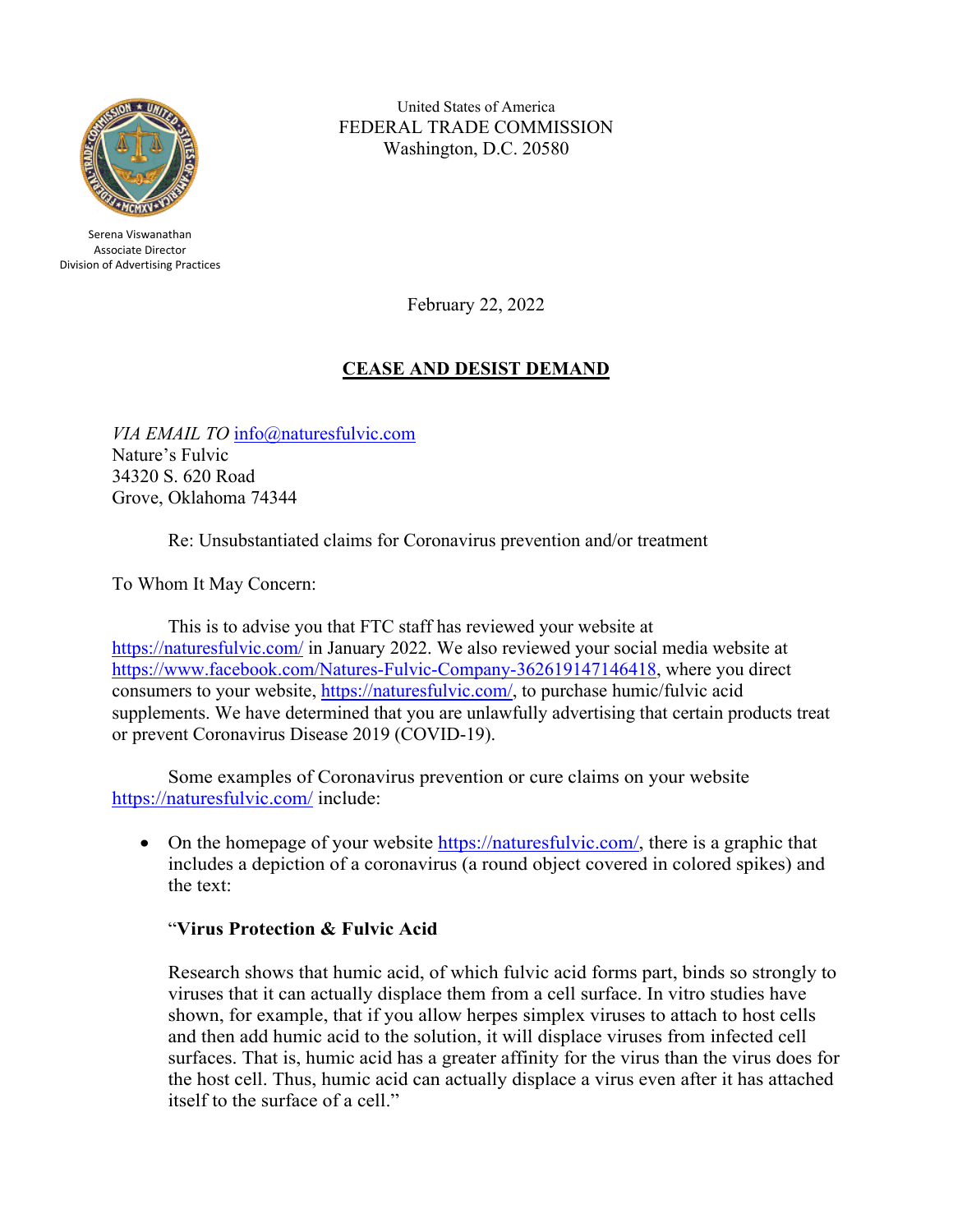> This graphic, including the coronavirus depiction and all of the statements quoted above, also appears on: the webpage [https://naturesfulvic.com/store/,](https://naturesfulvic.com/store/) accessible by selecting "SHOP" in your website navigation menu or clicking on a prominent "SHOP NOW" button that appears throughout your website; and the webpage for each individual product offered for sale in your online store, including the pages where consumers may purchase Nature's Fulvic Multi Minerals [\(https://naturesfulvic.com/store/Daily-Maintenance-Fulvic-Multi-Minerals](https://naturesfulvic.com/store/Daily-Maintenance-Fulvic-Multi-Minerals-p82338813)[p82338813\)](https://naturesfulvic.com/store/Daily-Maintenance-Fulvic-Multi-Minerals-p82338813), Nature's Fulvic Daily Maintenance Vitamins & Minerals [\(https://naturesfulvic.com/store/Daily-Maintenance-Vitamins-&-Minerals](https://naturesfulvic.com/store/Daily-Maintenance-Vitamins-&-Minerals-p82338802)[p82338802\)](https://naturesfulvic.com/store/Daily-Maintenance-Vitamins-&-Minerals-p82338802), and Nature's Fulvic AR Acid Reflux Formula [\(https://naturesfulvic.com/store/AR-Acid-Reflux-Formula-p82338766\)](https://naturesfulvic.com/store/AR-Acid-Reflux-Formula-p82338766).

• On the homepage of your website [https://naturesfulvic.com/,](https://naturesfulvic.com/) you state:

### **"Immunity Defense**

Nature's Fulvic protects our cells by binding and coating dangerous viruses, preventing them from attaching and taking over healthy cells, then sends a signal to our immune system to eliminate these viruses."

• On the webpage [https://naturesfulvic.com/fulvic-acid-faqs/fulvic-acid-coronavirus](https://naturesfulvic.com/fulvic-acid-faqs/fulvic-acid-coronavirus-faqs/)[faqs/,](https://naturesfulvic.com/fulvic-acid-faqs/fulvic-acid-coronavirus-faqs/) you state:

# "**Fulvic Acid & Coronavirus FAQs**

In these challenging times, health conscious individuals everywhere are exploring as many natural antiviral treatments as possible.

For several decades Humic and Fulvic Acid have been recognized by scientists – as well as by the government's own National Institutes of Health (NIH) – as a powerful antiviral. But because the coronavirus is so new, **we know of no research studies that have been conducted on the effectiveness of Humic & Fulvic acid in preventing or treating Covid-19.**

So, in this article we answer our customers most frequently asked questions about the *general* antiviral applications of Fulvic acid. We encourage you to share these findings with your personal healthcare provider, so you can make your *own decisions* as to whether you want to add Nature's Fulvic supplements to your health and wellness regimen during the coronavirus pandemic….

### **Who Says Fulvic Acid is an Antiviral?**

Several scientific studies have been conducted on the effectiveness of humates (Humic and Fulvic acid) in preventing or treating viruses. As far back as the 1970s scientific reports have found humates to be effective at the prevention and treatment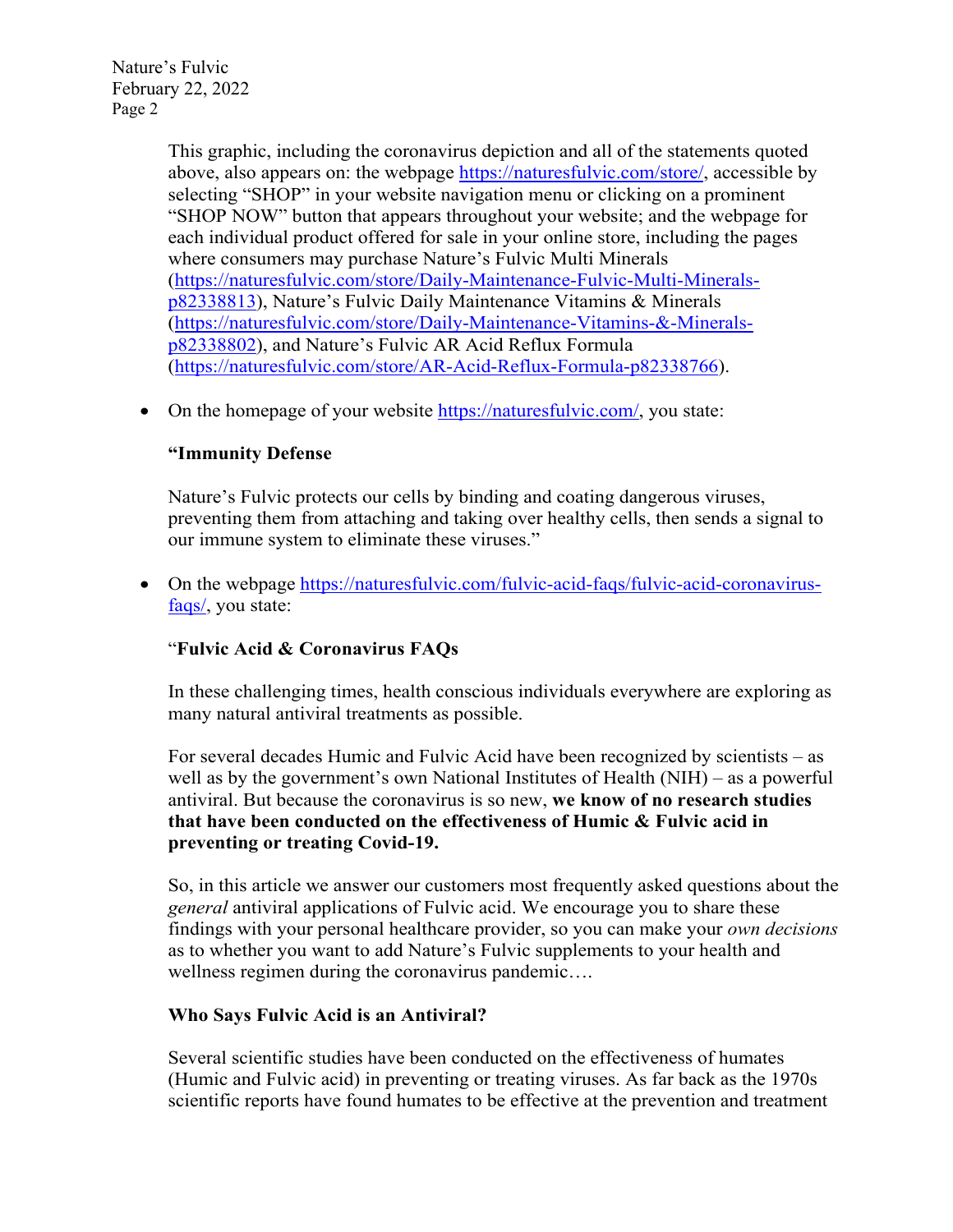> of viral diseases such as influenza A, herpes, chicken pox, mononucleosis, Ebola virus, Hanta virus, and even HIV. (READ MORE about these studies here.)

In a report entitled 'Broad Spectrum Antiviral Effectiveness of Humates' the US government's own National Institutes for Health studied Humic acid's properties for fighting viral diseases. That study concluded that when Humic acid was consumed before the virus invaded the body, it was highly effective in preventing disease.

### **Does This Also Mean Fulvic Acid Fights Coronavirus?**

While Fulvic Acid is accepted by the scientific community as a powerful, 100% natural, general antiviral – we know of no studies have [sic] been published on the effectiveness of Humic & Fulvic acid in specifically preventing or treating coronavirus. This is because Covid-19 has only been known for a few months. **So we cannot make any representations about Fulvic acid and the coronavirus at this time.**

However, scientists do know that all viruses work in the same general way: invading a cell to make it reproduce more of the virus. And the antiviral properties of Humic & Fulvic Acid have been demonstrated as effective against many other viruses. Future studies would be necessary to prove whether Fulvic acid might have the same prophylactic effects on Covid-19. **Until such time as approved studies are released, however, we ourselves cannot make any claims about Fulvic Acid and coronavirus either way.**…

### **Should I Take Fulvic Acid as an AntiViral?**

In addition to providing general antiviral protection, Fulvic Acid has been scientifically proven to offer the body MANY benefits. During times of stress and/or exposure to *any* virus or *any* other contagious disease supporting the body's overall health is essential.

### **Proven Benefits of Fulvic Acid Include:**

- Fights viruses
- Supports immune system...

**While we do not make scientific claims about the ability of Fulvic acid to fight the coronavirus**, we can state with confidence that Fulvic acid offers myriad benefits for optimal health and wellbeing – including general immune boosting as well as the proven ability to fight many other known viruses.

The supplements you put into your body are a decision for you alone, in conjunction with guidance from your own healthcare providers. But with no known side effects, and so many health benefits, many people are turning to Fulvic Acid Supplements as an integral part of their health and wellbeing during these stressful times.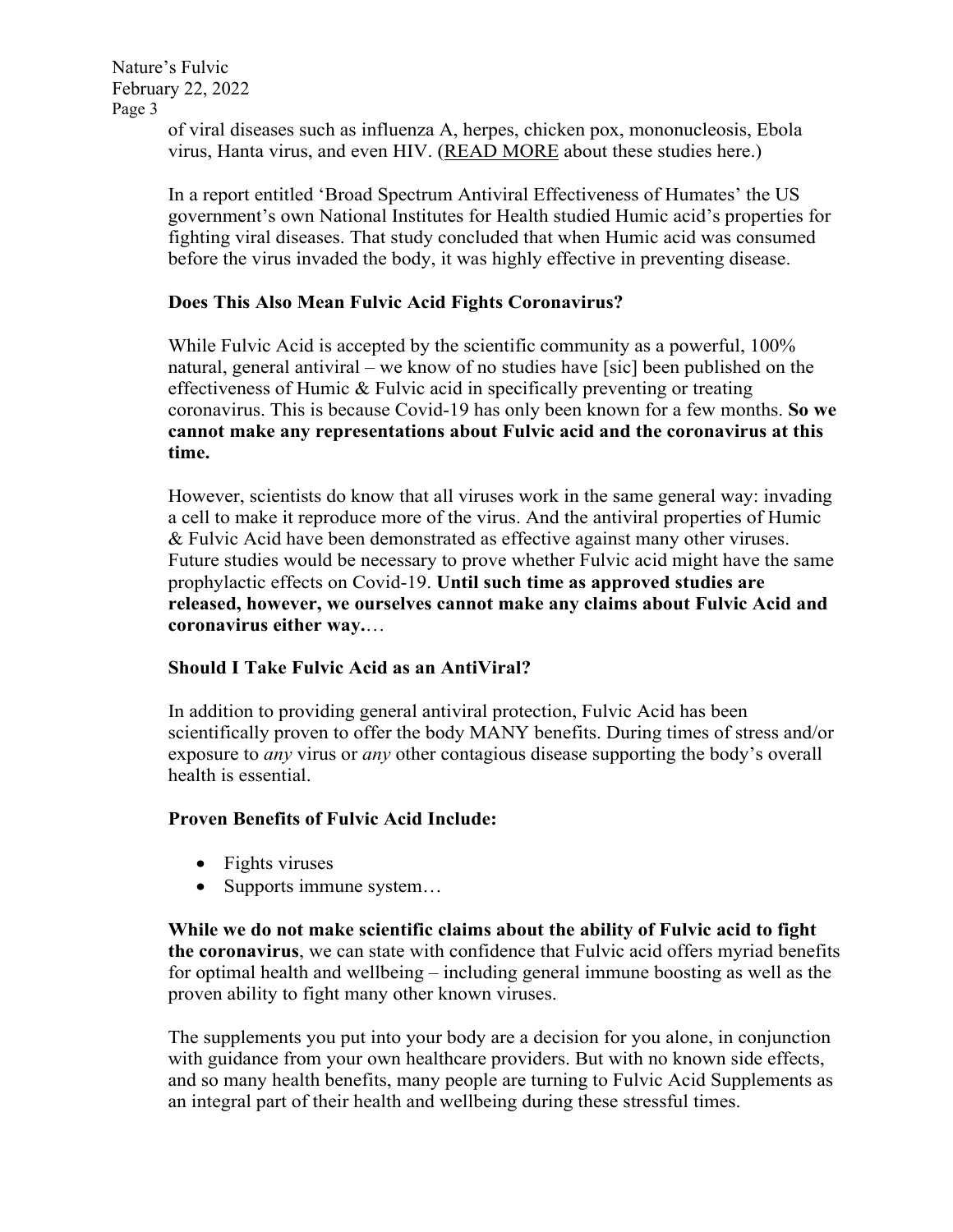### **Fulvic Acid AntiViral Supplements**

**We cannot make claims about Fulvic Acid's specific effects on coronavirus infection.** But, in light of the proven and well-documented antiviral properties and overall health benefits of Humic / Fulvic acid, many of our loyal, long-term customers are taking Nature's Fulvic supplements during quarantine as a *general* prophylactic against infection and disease…."

• On the webpage [https://naturesfulvic.com/fulvic-acid-information/humic-fulvic-acid](https://naturesfulvic.com/fulvic-acid-information/humic-fulvic-acid-i-antiviral-can-it-treat-covid-19/)[i-antiviral-can-it-treat-covid-19/,](https://naturesfulvic.com/fulvic-acid-information/humic-fulvic-acid-i-antiviral-can-it-treat-covid-19/) you state:

### "**Studies Prove Humic / Fulvic Acid is an Effective Antiviral: But Can it Treat Coronavirus (Covid-19)?**

The nonprofit scientific organization Clinical Education, which represents the Institute for Functional Medicine (IFM), published a comprehensive study of the medical research on humic acid's antiviral properties. After compiling and reviewing hundreds of studies they stated: 'Humic Acid may work for most, if not all, viral infections.'

While that is a very broad claim, it is also one that is backed-up by more than three decades of scientific research. As a results [sic] of this and other studies, many people are asking us if this means that 'humates' (Humic and Fulvic acid) are also effective in preventing or treating the new, novel coronavirus.

Obviously, because the Covid-19 virus only appeared a few months ago, no known scientific studies have yet been conducted that specifically research Humic / Fulvic acid's effectiveness on Covid-19. **For this reason we can make no claims whether Humic / Fulvic acid has potential to battle coronavirus (Covid-19)**[.]

Instead, we will look at the myriad other studies researching the antiviral effects of humates on other viruses. And we will try to present these highly technical studies in lay terminology – so you and your health care provider can decide for yourself if Humic / Fulvic acid is something you wish to consider as part of your daily health regimen.

### **Scientific Studies on Humic / Fulvic Acid as an Antiviral**

Coronavirus (Covid-19) is a type of flu – albeit a far more deadly one than most. Since we know of no studies on Fulvic acid and coronavirus, let's start with a study from back in the 1970s that explores the effects of humates on influenza  $A - as$  well as other viruses.

In a study entitled 'Medical Aspects and Applications of Humic Substances' doctors at the *Institute for Antiviral Chemotherapy* in Germany reported that Humic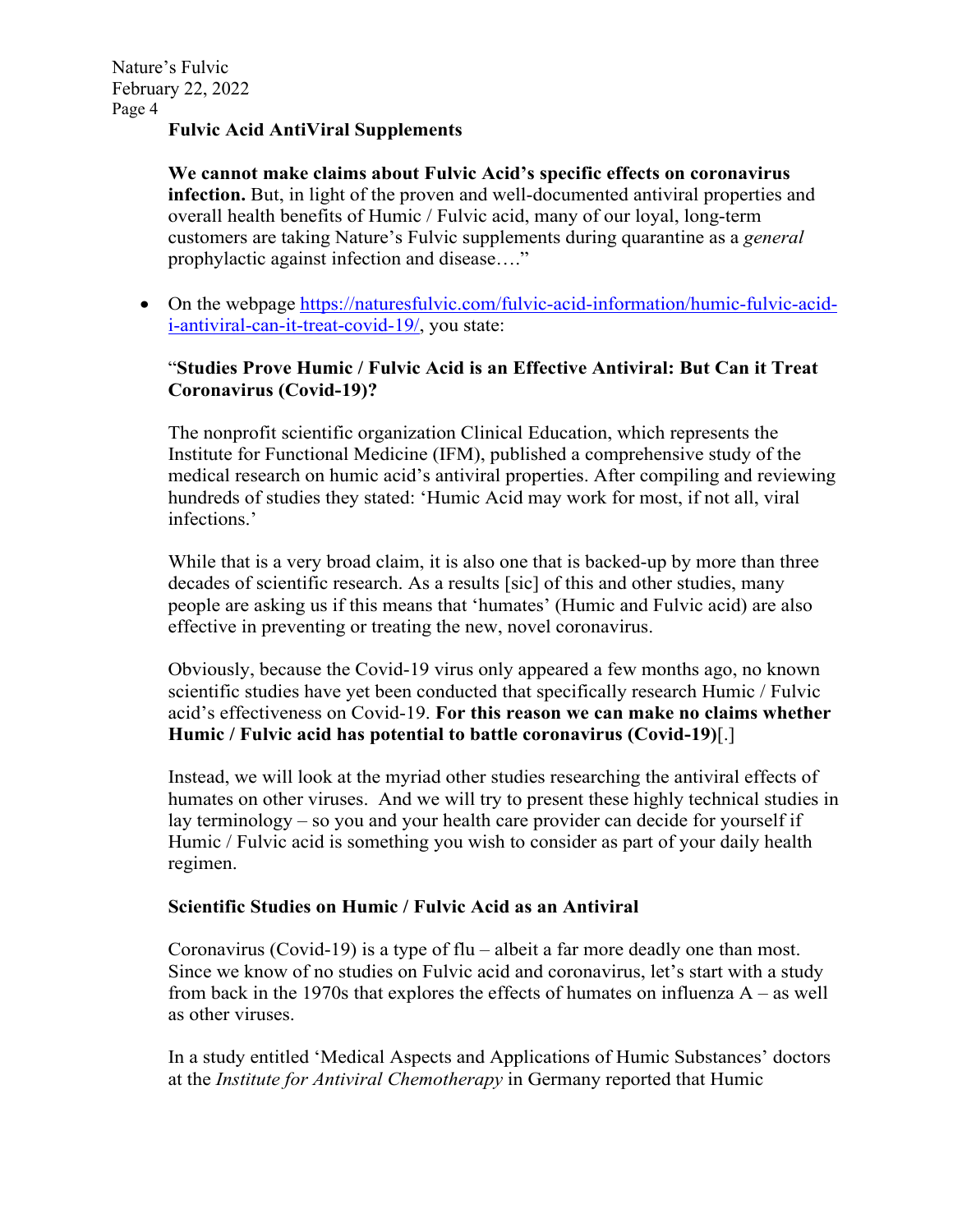> substances were effective against both naked and enveloped DNA viruses in studies on the influenza A virus and the herpes simplex virus type 1 (HSV-1).

> Numerous other studies have found that Humic / Fulvic acid also effectively battles the Herpes Simplex virus. A 1992 study by Durre and Schindler showed that application of Humic acid significantly reduced or even completely suppressed herpes in mice.

> And, a 1996 study published by Schneider et al. on humates and HIV (the virus responsible for AIDS) reported that Humic acid 'was found to strongly inhibit HIV-1'.

> Most notably, in 2002, the National Institutes of Health (NIH) published a report centered on Humic acid's antiviral properties for preventing viral diseases such as influenza, herpes, chicken pox, mononucleosis, Ebola virus and Hanta virus. The government's National Institutes of Health study concluded that Humic acid was highly effective in preventing disease when taken before certain viruses invaded the body.

### **How Humic / Fulvic Acid Fights Viruses that are 'like' Coronavirus**

**Remember, we know of no studies that have been conducted on Humic / Fulvic acid's potential to battle coronavirus (Covid-19)**. But we do know that all viruses operate in basically the same way: by invading a body's living cells and rapidly quickly hijacking the cells' machinery to reproduce itself at exponential rates. As these millions of virus cells reproduce themselves, they take over the body causing disease and death.

And, because viruses are not technically 'alive' (like bacteria are) you can't 'kill' them the same way. To fight viruses you have to stop them from reproducing. *Antibiotics* kill bacteria, but have no effect on viruses like the flu, HIV, herpes or the coronavirus. But *antiviral* substances can affect the cells in a way that stops viruses from reproducing themselves.

In very basic terms, many viruses 'like' Humic / Fulvic acid on a molecular level. So these viruses 'binds' to the microscopic humate molecules in places where they might otherwise be binding to the body's cells – stopping the virus from infiltrating the body's cells. And if the virus can't bind to the body's cells, it can't hijack its DNA to make more copies of itself.

Think of it this way: if Mr. Virus is already kissing Miss Fulvic, he can't simultaneously kiss Mrs. Body-Cell … so Mr. Virus can't infect Mrs. Body-Cell.

More scientifically, this concept was proven in studies in the 1970s through the 1990s and stated this way: 'With most viruses, the inhibitory effect of Humic Acid is directed specifically against an early stage of virus replication, namely virus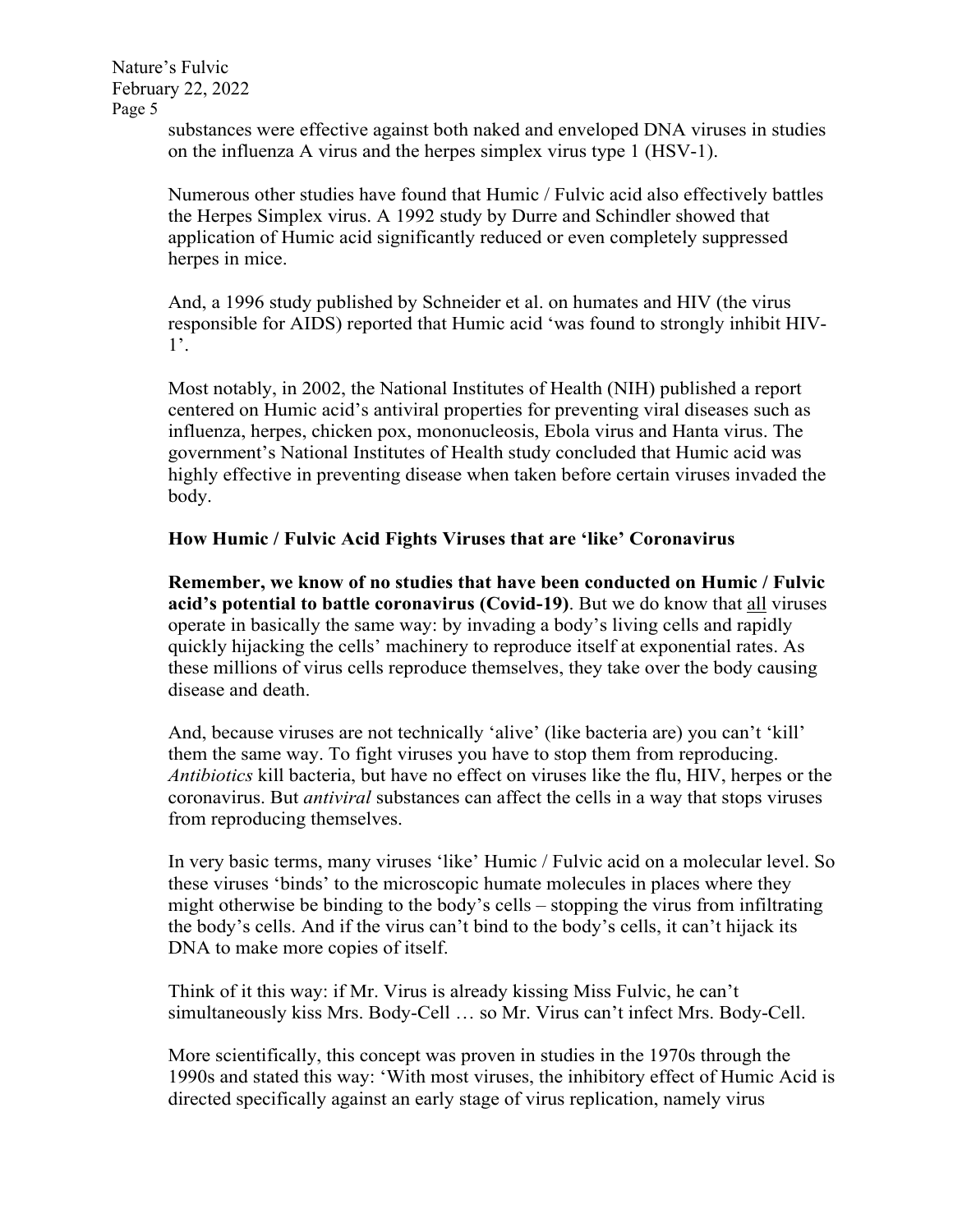attachment to cells' (Klocking and Sprosig, 1975; Schols et al., 1991; Neyts et al., 1992)[.]

### **Can Humic / Fulvic Acid Fight Coronavirus?**

So, many people are asking us 'if scientists and the government have proven that humates are a highly effective antiviral, can Humic / Fulvic acid help fight coronavirus (Covid-19)?'

**The answer is that because the coronavirus is so new we know of no studies on the effectiveness of humates against Covid-19.** So, that begs the question: is it safe to try supplements like Nature's Fulvic during these times of heightened concern about wellness? And the answer to that is *absolutely*.

Fulvic acid is 100% natural and organic and is derived from plant matter that was naturally composted over millions of years. Often called 'the miracle molecule' Fulvic acid contains the micronutrients and minerals that the body needs to maintain health – and nothing else.

Not a single medical study has ever shown any risk, side-effects or complications from taking Fulvic acid as a supplement. Even further, Fulvic acid has no known adverse reactions when taken with other supplements.

### **Fulvic Acid – Natural AntiViral Supplements**

**We cannot make any claims about Fulvic Acid's specific effects on coronavirus infection.** But, in light of the scientifically proven antiviral properties and health benefits of Humic / Fulvic acid, there is no reason not to take Nature's Fulvic supplements as part of your health regimen.

Since there are no risks – and many documented health benefits – many people are considering Fulvic acid as an essential part of their routine for living a healthy life during these challenging times."

• On the webpage [https://naturesfulvic.com/fulvic-acid-information/antivirals-can](https://naturesfulvic.com/fulvic-acid-information/antivirals-can-fulvic-acid-treat-or-prevent-coronavirus/)[fulvic-acid-treat-or-prevent-coronavirus/,](https://naturesfulvic.com/fulvic-acid-information/antivirals-can-fulvic-acid-treat-or-prevent-coronavirus/) you state:

### "**Can Fulvic Acid Treat or Prevent Coronavirus?**

As leaders in the production of Fulvic Acid supplements, we are frequently asked by people if Fulvic Acid (a known antiviral substance) can also treat or prevent coronavirus (Covid-19). The short answer to that important question is that – at this point in time – we don't know; and in fact scientists do not yet know what does treat the novel coronavirus.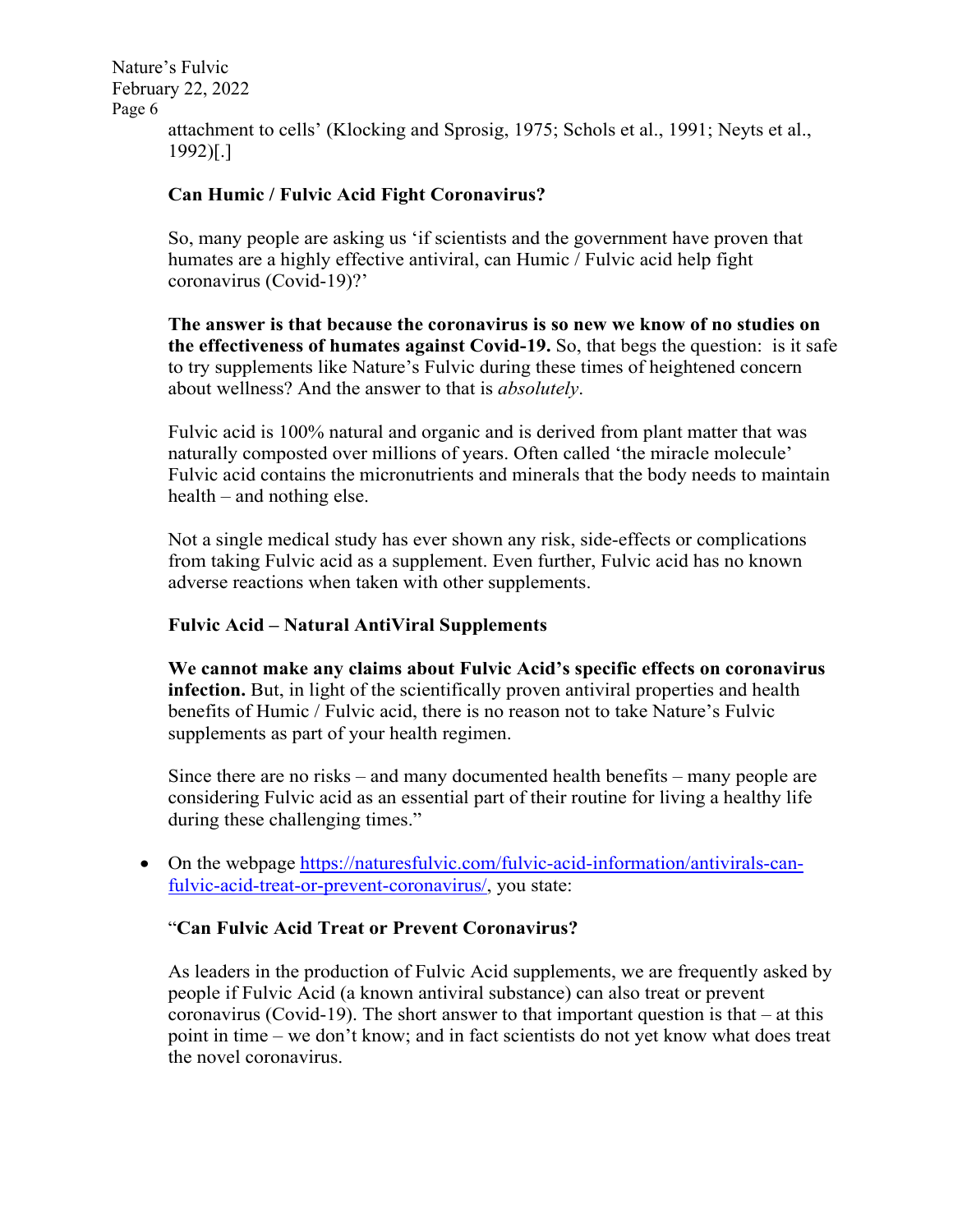> The long answer, however, is that many scientific studies – including research by the National Institutes of Health (NIH) – have shown that Humic / Fulvic acid, when consumed before some viruses invade the body, can be highly effective in preventing certain other diseases.

**This article makes no claims as to whether Humic Acid and/or Fulvic Acid can prevent or arrest illness from the coronavirus (Covid-19)**. However, we would like to share the promising research of the National Institutes of Health (NIH) that has concluded that Humic acid is a highly effective general antiviral.

### **How Scientists Believe Humic / Fulvic Acid Fight Viruses**

Scientific studies have shown that if a host cell is penetrated by a virus *before* the introduction of the Humic / Fulvic Acid, the virus will continue to reproduce. But, once the virus reproduces and releases new viruses into the bloodstream the presence of Humic / Fulvic Acid can prevent the new generation of viruses from attaching to additional new host cells.

**Research shows that humic acid, of which fulvic acid forms part, binds so strongly to viruses that it can actually displace them from a cell surface. In vitro studies have shown, for example, that if you allow herpes simplex viruses to attach to host cells and then add humic acid to the solution, it will displace viruses from infected cell surfaces. That is, humic acid has a greater affinity for the virus than the virus does for the host cell. Thus, humic acid can actually displace a virus even after it has attached itself to the surface of a cell.**

It is important to note **that these studies were not conducted on the coronavirus specifically** – since this strain of virus (Covid-19) has only recently surfaced. However, many people are already asking us if Humic / Fulvic Acid may also be effective in quelling the reproduction of the coronavirus in the body, since it has proven general antiviral properties.

### **NIH Study on Humates as an Antiviral**

Almost twenty years ago the National Institutes of Health (NIH) was already studying the antiviral properties of Humic / Fulvic acid. And in 2002 the NIH published a report entitled 'Broad Spectrum Antiviral Effectiveness of Humates'.

This NIH study centered on Humic acid's antiviral properties for preventing viral diseases such as influenza, herpes, chicken pox, mononucleosis, Ebola virus and Hanta virus. The published results of the National Institutes of Health study revealed that Humic acid was effective in preventing disease when taken before a virus invaded the body.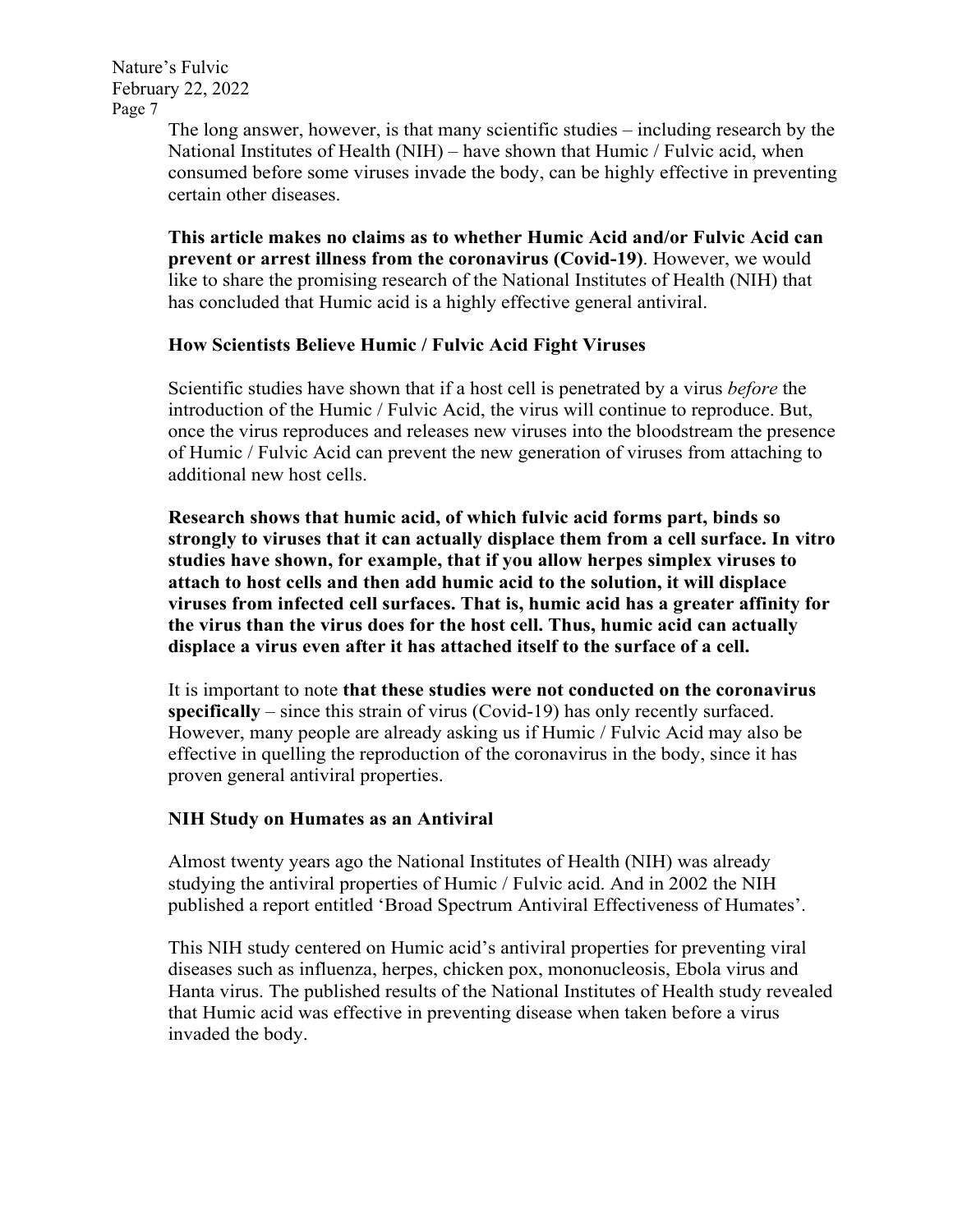> Subsequent tests were performed on multiple other virus types (but not the coronavirus) all of which further confirmed that Humic acid offers broad antiviral protection. (CLICK HERE to read more about this research).

There are many similarities between the Covid-19 virus and the Ebola virus (EBV) and Hantavirus – including risk of severe respiratory distress – although they are not the same virus. So we cannot state if the same antiviral effects of Fulvic acid proven in the NIH study will be effective against coronavirus, as well.

# **Fulvic / Humic Acid – The 100% Natural, Nontoxic Antiviral**

In addition to having proven antiviral properties, these same tests showed that Humic acid bound itself to human cells but was not itself toxic – and that the Humic / Fulvic acid did not inhibit or interfere with the body's normal cell development or reproduction.

In other words, unlike harsh antiviral medications, Humic / Fulvic acid does not have any 'contraindications' or harmful and dangerous side-effects. This does not mean that humates are a substitute for medications prescribed by your treating physician. (Never discontinue a prescribed medication without first consulting with your doctor.) But it does mean that Humic / Fulvic acid can be safely taken for its antiviral properties by almost any man, woman or child.

Fulvic acid is 100% natural and organic and is derived from plant matter that was naturally composted over millions of years, resulting in the purest most concentrated form of organic matter referred to as humates. Often called 'the miracle molecule' Fulvic acid contains the micronutrients and minerals the body needs to maintain health – and nothing else. Not a single medical study has ever shown any risk, sideeffects or complications from taking Fulvic acid as a supplement.

# **Buy Antviral** [sic] **Fulvic Acid Supplements**

While we can make no claims about Fulvic Acid's specific effects on coronavirus infection, scientific studies have proven its well-documented antiviral properties. Readers are encouraged to discuss the benefits of Fulvic acid, and any other supplements they are taking, with their personal health care providers – so that they can draw their own conclusions as to what is best for them.

Since there are no known risks – and many documented health benefits – perhaps you too will consider Fulvic acid as part of your routine for living a healthy life during these challenging times."

• On the webpage [https://naturesfulvic.com/fulvic-acid-information/the-science](https://naturesfulvic.com/fulvic-acid-information/the-science-behind-humic-acids-antiviral-properties/)[behind-humic-acids-antiviral-properties/,](https://naturesfulvic.com/fulvic-acid-information/the-science-behind-humic-acids-antiviral-properties/) you state:

# "**The Science Behind Humic Acid's Amazing Antiviral Properties**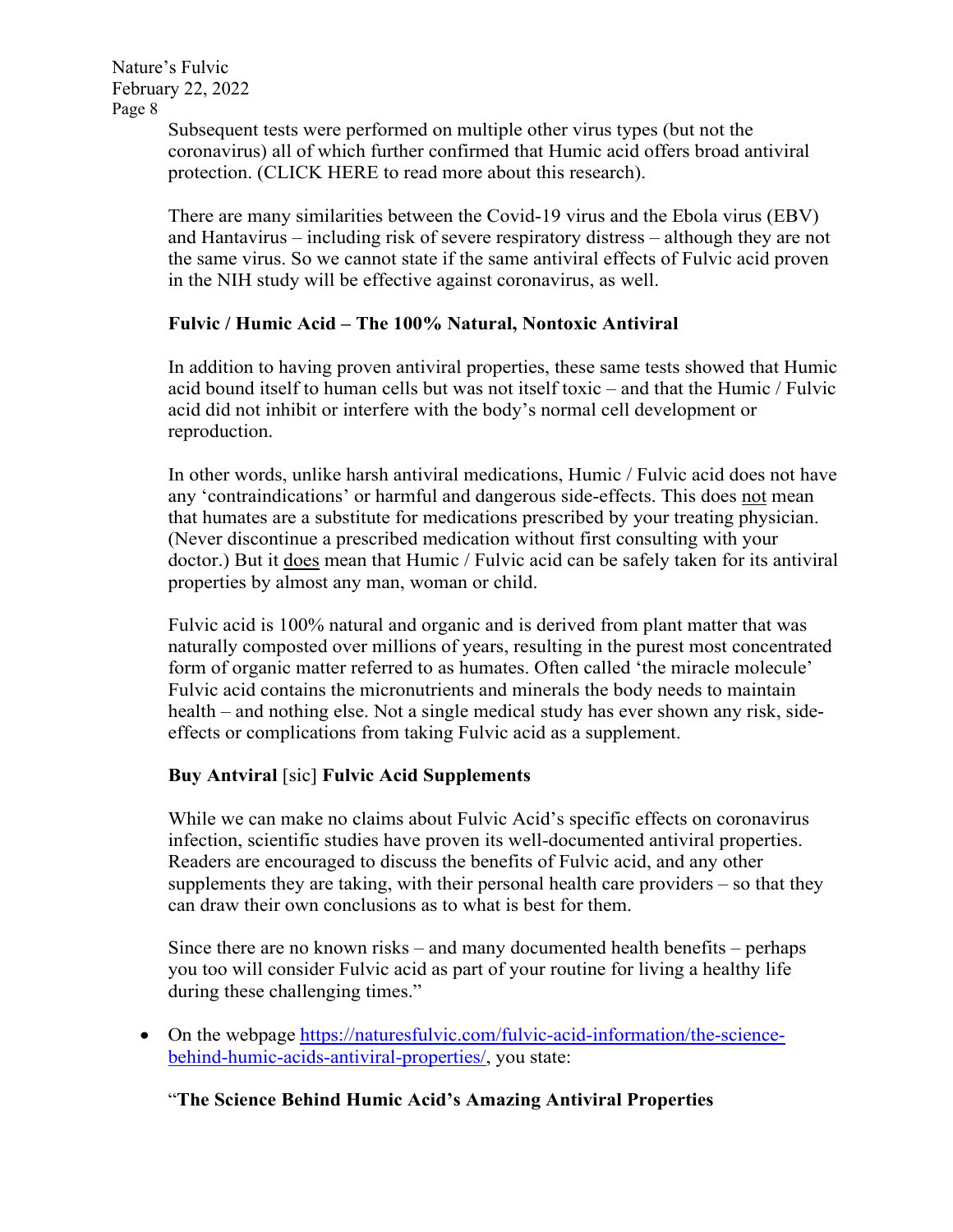# **(And What It May Mean for Treating Coronavirus**)

In these uncertain times of coronavirus, scientists everywhere are searching for antiviral remedies that will stop Covid-19 in its tracks. For this reason, many people are asking us if Humic Acid – a substance with clinically proven antiviral properties – should be considered with renewed interest.

**While we cannot and do not make any claims about Humic acid's effects on coronavirus**, in this article we discuss the science behind Humic acid's potent antiviral effects. Most of the information provided is taken from an interview conducted by Focus Allergy Research Group with Richard J Laub, MS, PhD, CChem, FRSC. Dr. Laub is a renowned chemist and a Humic acid expert with nearly 150 peer-reviewed published research papers.

# **What is Humic Acid?**

Humic acid is a remarkable healing substance with high mineral and micronutrient content, and potent antiviral properties, which is extracted from ancient soil deposits. Humic acid is broken down into Fulvic acid in the human gut – which is a much smaller molecule that can better deliver nutrients to the cells and remain soluble at any pH level.

# **How Humic / Fulvic Acid Naturally Fights Viruses**

According to Dr. Laub, Fulvic acid binds so strongly to viruses that it can actually displace them from a cell's surface – even after the virus has attached itself to the surface of a cell. Put another way, he states that 'Humic acid has a greater affinity for the virus than the virus does for the host cell.'

Dr. Laub gives the example of an in vitro study he conducted in 1998 in which herpes simplex viruses were allowed to attach to host cells – and then Humic acid was added to the solution. The Humic acid actually displaced the herpes viruses from the infected cell surfaces.

# **How Humic Acid Binds to Viruses**

Humic acid is flexible, because it is comprised of many chains of molecules – which Dr. Laub describes as a series of interconnected wagon wheels. The 'spokes' go from one wagon wheel (molecule) to the next. And this flexibility is what gives Humic acid its antiviral properties.

Because of its size and flexibility, Humic acid turns out to be a 'broad-spectrum' antiviral that can bind to *many* different viruses. This is because Humic acid's many 'wagon wheels' contain many different and specific groups of atoms, each of which binds to different viruses.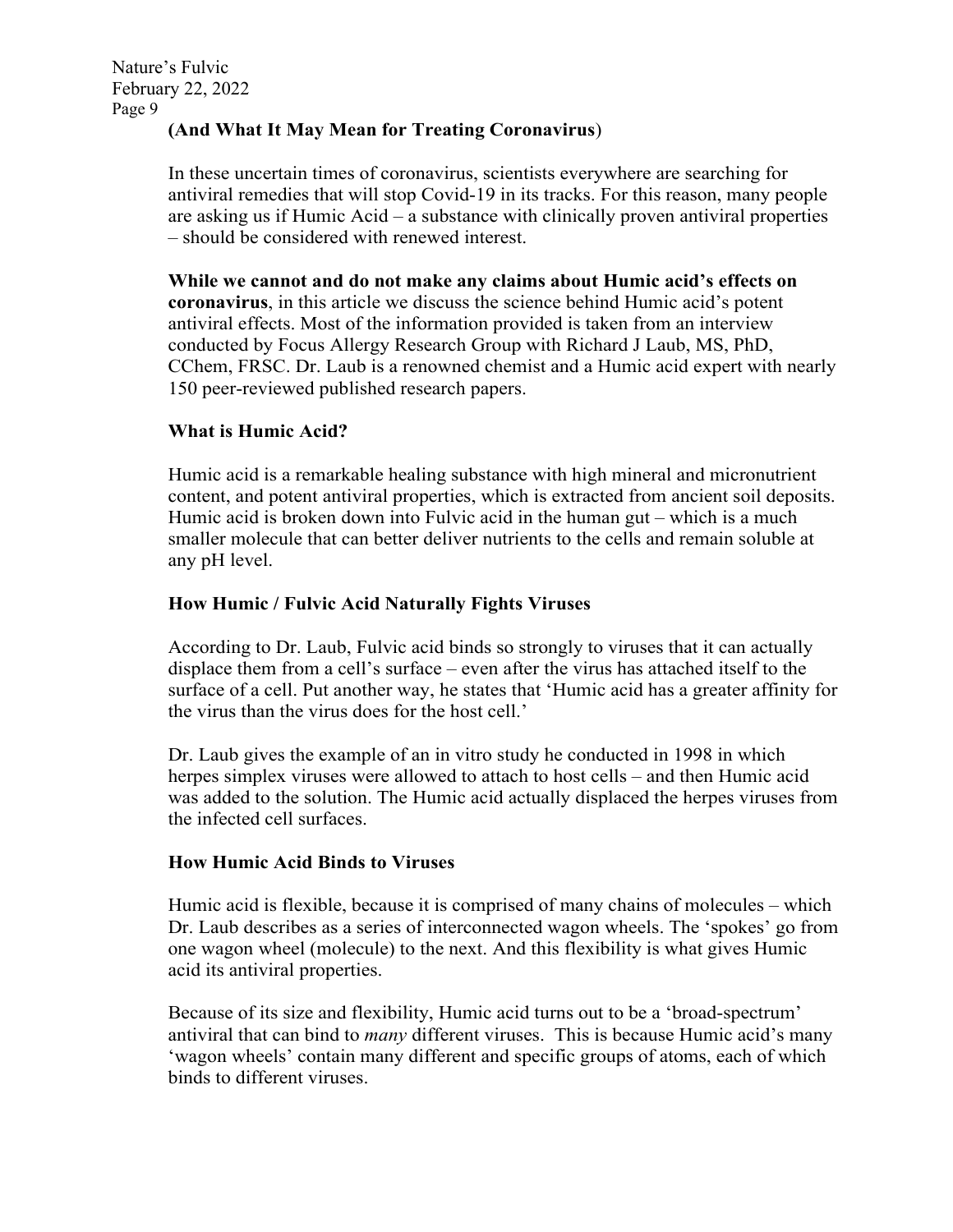> When Humic acid binds to the virus it does so through hydrogen bonding. You may remember from science class that positive atoms attract negative atoms – which is the same force that holds DNA together. Humic acid is somewhat unique in that it carries both positive and negative charges. So humic acid bonds to more viruses, and does so more strongly, than the viruses bond to our body's cells.

Viruses have really sticky sites on them – like Velcro – that enable them to stick to body cells, and invade them. But Humic acids is also like a really sticky piece of Velcro. So, when Humic acid and a virus cell come in contact they bind together very strongly – like two pieces of Velcro.

Clinical research has demonstrated that highly flexible Humic acid can bind to a wide range of viruses, including influenza, Herpes (HSV), HIV, Ebola, Hantavirus and more. **However, because the coronavirus was just identified a few months ago, we know of no studies that have been completed yet that explore the effects of Humic acid on Covid-19**.

### **How Antiviral Humic Acid 'Neutralizes' Viruses**

When a virus attaches to a body cell's receptor, the virus pokes a hole in the body cell and inserts its own DNA into it. The virus DNA uses the cell's 'machinery' to replicate itself and create more viruses, which then go on to bind to (and infect) other cells.

But when Humic acid is introduced – because it is 'stickier' – it binds to the virus so the virus can't attach to the body cells. Therefore the virus can't reproduce itself. And since the virus can't proliferate into large numbers, the body's immune system can eliminate the small number of viruses, without being overwhelmed. And, when not allowed to reproduce themselves, most flu viruses die out in 36 to 48 hours.

#### **What Does This Mean for Humic Acid as a Coronavirus Treatment?**

**Again, we cannot and do not make any representations about Humic Acid's potential to help fight coronavirus (Covid-19).** However, Dr. Laub concludes that because of Humic acid's broad-spectrum antiviral action it is likely to work on *many* viruses we carry – including those that have not yet been identified. In fact, he reiterated that he personally takes Humic acid daily and has not had a single cold or flu since 2004.

**Only scientific studies will definitively prove whether Humic acid will also be effective at preventing or treating other viruses, such as the coronavirus**. However, in light of Humic acid's amazing broad-spectrum antiviral properties, immune support functions, and overall general health and wellness benefits, it is easy see why so many people have incorporated this 100% natural supplement into their daily health regimen.